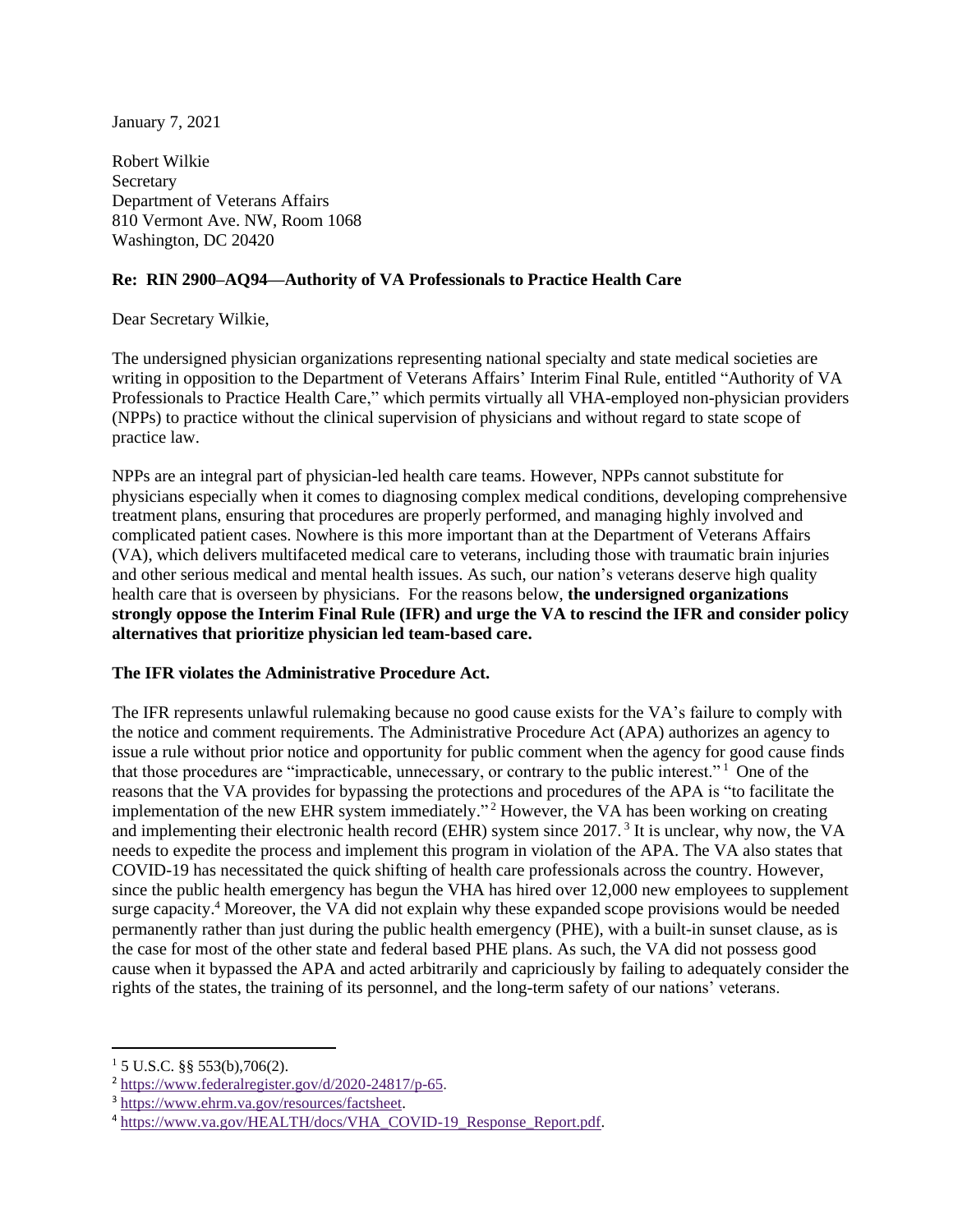## **The IFR does not meet the standards set out in Executive Order 13132 and therefore, inappropriately preempts state scope of practice laws.**

The IFR attempts to preempt state law by asserting that state and local scope of practice laws relating to NPPs that are employed by the VA "will have no force or effect," and that state and local governments "have no legal authority to enforce them." However, the requirements to preempt state law, set forth in Executive Order 13132, have not been met.<sup>5</sup> The VA did not "provide all affected State and local officials notice and an opportunity for appropriate participation in the proceedings." <sup>6</sup> This can be seen by the fact that the VA did not provide any time for comments and instead published the IFR on the same day the rule took effect, which was not "deferential to the States" and gave no opportunity for the States, state medical boards, specialty societies, or any stakeholders, to meaningfully participate in the proceedings.<sup>7</sup> As such, the VA did not follow the guidelines set out in Executive Over 13132 and "act only with the greatest caution." <sup>8</sup> Moreover, since health care professionals employed by the VA must still have a state medical license, this IFR will cause state medical boards to certify individuals under the false assumption that they will be practicing medicine according to state scope of practice law. This will likely lead to NPPs performing procedures for which they are not trained to perform and for which there could be serious unintended consequences for the patient, provider, and agency.

### **The IFR does not adequately account for the differences in education and training that exist between physicians and NPPs and thus, does not sufficiently address the lower standard of care that will ultimately be provided to veterans.**

There are stark differences between the education and training requirements for physicians and NPPs. Medical students spend four years learning both the physiologic and clinical components of evidence-based medicine before undertaking an additional three to seven years of residency training to further develop and refine their ability to safely evaluate, diagnose, treat, and manage the health care needs of patients. By gradually reducing teaching physician oversight, residents are able to develop their skills with progressively increasing autonomy, thus preparing these physicians for the independent practice of medicine.

No other healthcare professionals come close to the level of training required of physicians. With more than 10,000 hours of clinical experience, physicians are uniquely qualified to lead health care teams. By contrast, nurse practitioners (NPs) must complete only two to three years of graduate level education and 500-720 hours of clinical training. Physician Assistant (PA) programs are two years in length and require 2,000 hours of clinical care.<sup>9</sup> But it is more than just the vast difference in hours of education and training, it is also the difference in rigor and standardization between medical school and residency and nurse practitioner programs. NPs and PAs are integral members of the care team, but the skills and acumen obtained by physicians throughout their extensive education and training make them uniquely qualified to oversee and supervise patients' care. Physician-led team-based care has a proven track record of success in improving the quality of patient care, reducing costs, and allowing all health care professionals to spend more time with their patients. As such, the VA removing scope of practice safeguards will allow for NPPs that have not been adequately trained to perform procedures that are outside the scope of their licensure, ultimately leading to a lower standard of care for veterans.

<sup>5</sup> [https://www.govinfo.gov/content/pkg/FR-1999-08-10/pdf/99-20729.pdf.](https://www.govinfo.gov/content/pkg/FR-1999-08-10/pdf/99-20729.pdf)

<sup>6</sup> *Id*.

<sup>7</sup> *Id*.

<sup>8</sup> *Id*.

<sup>9</sup> [https://www.ama-assn.org/system/files?file=corp/media-browser/premium/arc/ama-issue-brief-independent-nursing](https://www.ama-assn.org/system/files?file=corp/media-browser/premium/arc/ama-issue-brief-independent-nursing-practice.pdf)[practice.pdf.](https://www.ama-assn.org/system/files?file=corp/media-browser/premium/arc/ama-issue-brief-independent-nursing-practice.pdf)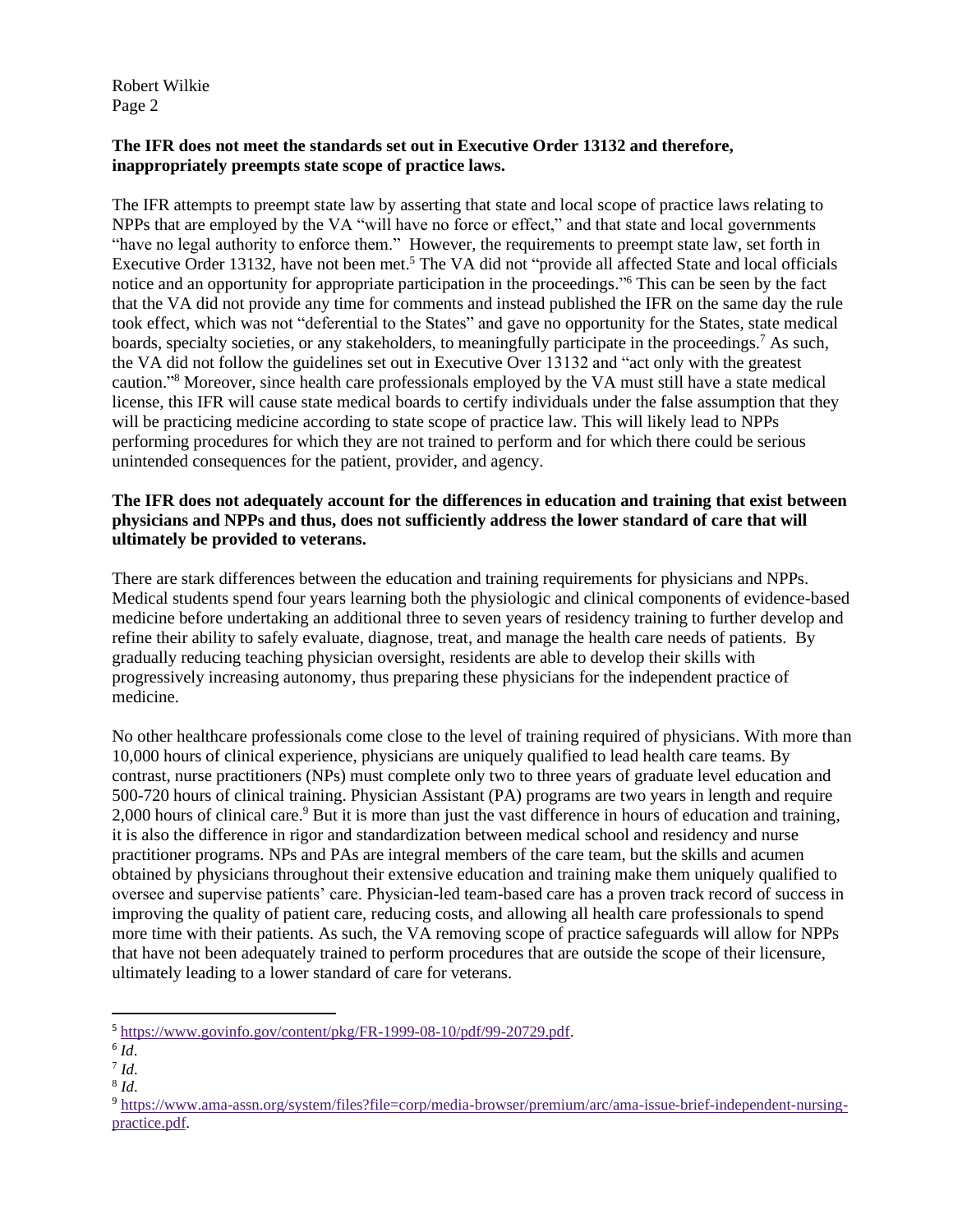## **The IFR does not take into account the importance of state licensing boards and the inadequate oversight of NPPs within the VA.**

State licensing boards play an important role in ensuring that medical care is properly administered and that providers are disciplined when malpractice is committed. However, with the VA removing state scope of practice laws and regulations, it will be extremely difficult for state boards to adequately oversee NPPs. Moreover, unlike physicians that are supposed to have their licenses reviewed every two years, registered nurses and other NPPs within the VA are appointed for an indefinite time, meaning that their credentials are reviewed before they are hired and may never be reviewed again.<sup>10</sup> As such, according to multiple Government Accountability Office (GAO) audits, the VA is doing an inadequate job of supervising and disciplining its NPPs. Over the past few years, the VA Office of Inspector General has reported multiple cases of quality and safety concerns regarding VA providers.<sup>11</sup> The issues reported range from providers lacking appropriate qualifications, to poor performance and provider misconduct.<sup>12</sup> Unfortunately, the VA has been deficient in putting an end to this subpar care in part, due to the fact that VA medical center officials lack the information they need to make decisions about providers' privileges due to poor VA reporting. Owing to the VA's inadequate oversight, VA medical center officials are not reviewing all of the providers for whom clinical care concerns were raised, and the VA is not taking appropriate adverse privileging actions.<sup>13</sup> This includes certain VA medical centers not reporting providers to the National Practitioner Data Bank (NPDB) or to state licensing boards as is required by law.<sup>14</sup>

Since the VA already has numerous problems with quality of care, the VA should not expand its scope of practice parameters and allow NPPs to perform procedures for which they are not properly licensed or trained. By implementing this IFR, the VA is making it difficult for state boards to oversee the practitioners that they license and will likely make it tougher to discipline NPPs that inadequately care for patients due to a lack of clarity about these practitioners' scope of practice. Since it has been shown that the VA is unable to adequately oversee healthcare providers, it is vital to rescind the IFR and ensure that state licensing boards can adequately supervise their NPPs to ensure the highest quality of care for veterans.<sup>15</sup>

# **The VA should not be granted uniform practitioner privileging as a result of their inadequate EHR system.**

In the IFR, the VA argues that NPPs need to practice independently due to the newly created EHR which purportedly requires uniform privileging irrespective of where care is delivered. "An [electronic health](https://www.healthit.gov/providers-professionals/learn-ehr-basics)  [record](https://www.healthit.gov/providers-professionals/learn-ehr-basics) (EHR) is a digital version of a patient's paper chart. EHRs are real-time, patient-centered records that make information available instantly and securely to authorized users."<sup>16</sup> EHRs also provide privileging options, meaning that they will provide only a certain amount of access and authority to providers depending on their licensure. Despite multiple EHR systems across the U.S. allowing for differing levels of privileging, the VA is arguing that it must develop uniform standards of practice because the new EHR system, which it developed in conjunction with the Department of Defense over the course of years, requires all practitioners with the same license to have the same practice privileges. However, the VA should not be rewarded with a universalized privileging system for building a \$10 billion EHR system that is subpar and does not meet state scope of practice law.<sup>17</sup> Moreover, if there must be uniform

<sup>10</sup> [https://www.gao.gov/assets/700/697173.pdf.](https://www.gao.gov/assets/700/697173.pdf)

<sup>11</sup> [https://www.gao.gov/assets/710/702090.pdf.](https://www.gao.gov/assets/710/702090.pdf) 

<sup>12</sup> [https://www.gao.gov/assets/710/702090.pdf.](https://www.gao.gov/assets/710/702090.pdf)

<sup>13</sup> [https://www.gao.gov/assets/710/702090.pdf.](https://www.gao.gov/assets/710/702090.pdf)

<sup>14</sup> [https://www.gao.gov/assets/710/702090.pdf.](https://www.gao.gov/assets/710/702090.pdf)

<sup>15</sup> [https://www.gao.gov/assets/700/697173.pdf.](https://www.gao.gov/assets/700/697173.pdf)

<sup>16</sup> [https://www.healthit.gov/faq/what-electronic-health-record-ehr.](https://www.healthit.gov/faq/what-electronic-health-record-ehr)

<sup>17</sup> [https://www.gao.gov/assets/710/700478.pdf.](https://www.gao.gov/assets/710/700478.pdf)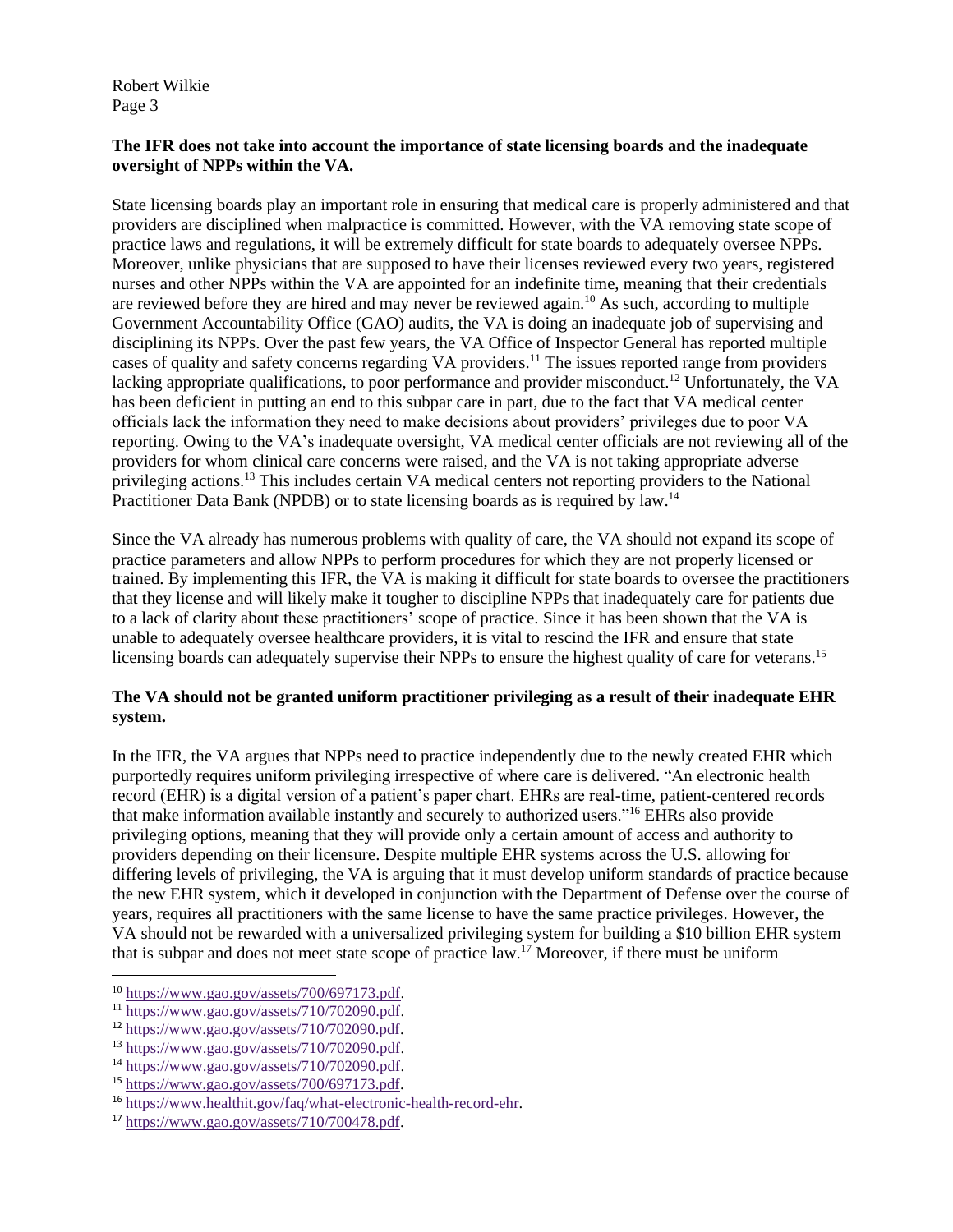privileging in the VA then, instead of setting practice privileges to align with the least restrictive scope provisions, the VA should ensure that veterans are provided with the best care and adhere to the most conservative state scope requirements.

Our nation's veterans should be provided with physician led healthcare teams that consider important scope of practice limitations and make the most of the respective education and training of physicians and NPPs. To that end, **the undersigned urge the VA to provide our veterans with the highest possible quality of care and rescind the IFR.**

Sincerely,

American Medical Association Academy of Consultation-Liaison Psychiatry Academy of Otolaryngology- Head and Neck Surgery American Academy of Allergy, Asthma & Immunology American Academy of Child and Adolescent Psychiatry American Academy of Dermatology Association American Academy of Emergency Medicine American Academy of Facial Plastic and Reconstructive Surgeons American Academy of Family Physicians American Academy of Neurology American Academy of Ophthalmology American Academy of Physical Medicine and Rehabilitation American Academy of Sleep Medicine American Association for Hand Surgery American Association of Clinical Urologists American Association of Neurological Surgeons American Association of Neuromuscular & Electrodiagnostic Medicine American Association of Orthopaedic Surgeons American College of Emergency Physicians American College of Medical Genetics and Genomics American College of Osteopathic Internists American College of Osteopathic Surgeons American College of Physicians American College of Radiation Oncology American Gastroenterological Association American Orthopaedic Foot & Ankle Society American Osteopathic Association American Psychiatric Association American Society for Clinical Pathology American Society for Dermatologic Surgery Association American Society for Laser Medicine and Surgery American Society for Radiation Oncology American Society of Anesthesiologists American Society of Cataract & Refractive Surgery American Society of Dermatopathology American Society of Echocardiography American Society of Interventional Pain Physicians American Society of Neuroradiology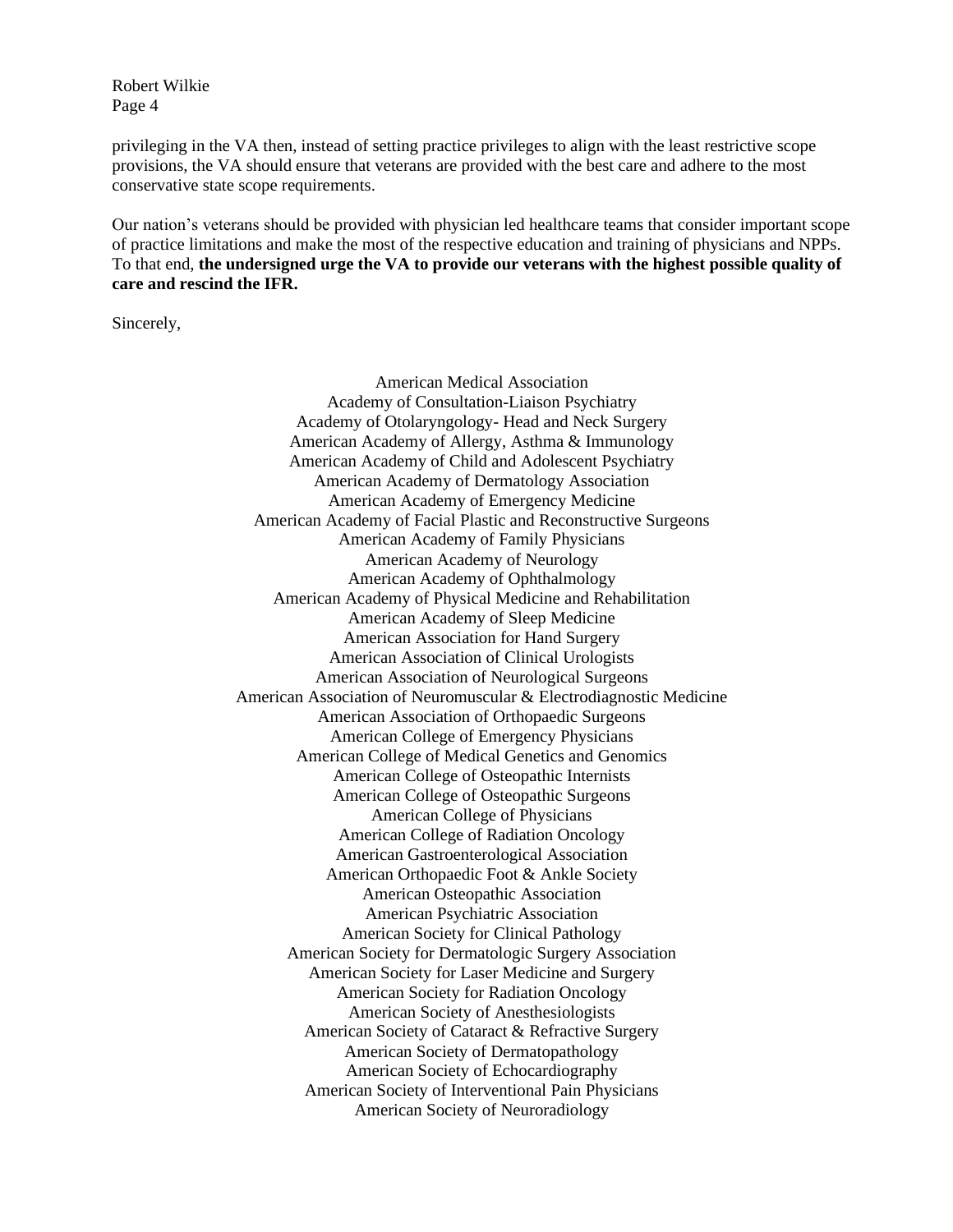> American Society of Plastic Surgeons American Urological Association American Vein & Lymphatic Society American Venous Forum Association of University Radiologists College of Pathologists Congress of Neurological Surgeons Heart Rhythm Society International Society for the Advancement of Spine Surgery National Association of Medical Examiners North American Spine Society Society for Cardiovascular Angiography and Interventions Society of Interventional Radiology Society of Nuclear Medicine and Molecular Imaging Spine Intervention Society

> > Medical Association of the State of Alabama Alaska State Medical Association Arizona Medical Association Arkansas Medical Society California Medical Association Colorado Medical Society Connecticut State Medical Society Medical Society of Delaware Medical Society of the District of Columbia Florida Medical Association Inc Medical Association of Georgia Hawaii Medical Association Idaho Medical Association Illinois State Medical Society Indiana State Medical Association Iowa Medical Society Kansas Medical Society Kentucky Medical Association Louisiana State Medical Society Maine Medical Association MedChi, The Maryland State Medical Society Massachusetts Medical Society Michigan State Medical Society Minnesota Medical Association Mississippi State Medical Association Missouri State Medical Association Montana Medical Association Nebraska Medical Association Nevada State Medical Association New Hampshire Medical Society Medical Society of New Jersey New Mexico Medical Society Medical Society of the State of New York North Dakota Medical Association